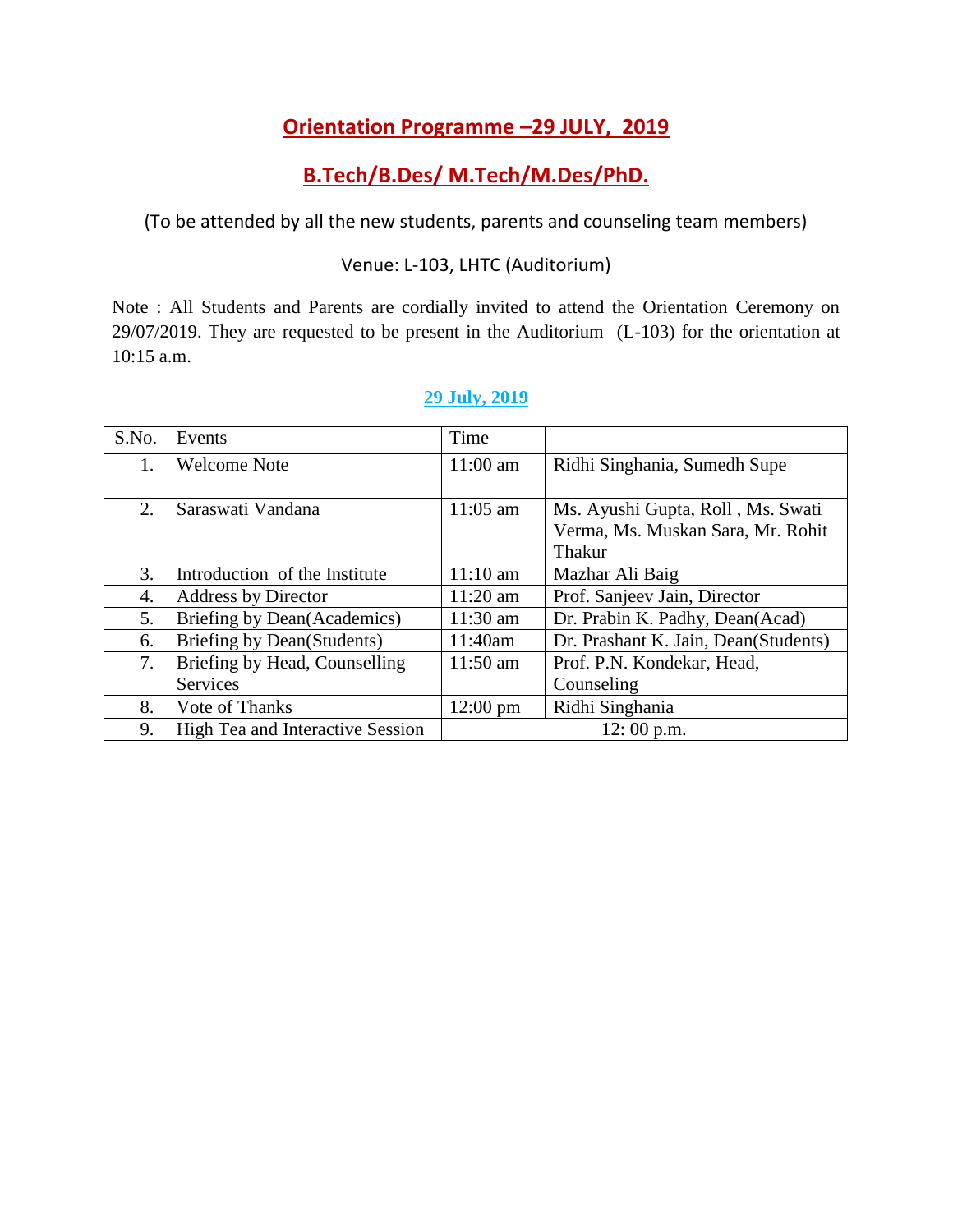# **Orientation /Induction Programme B.Tech/B.Des/ M.Tech/M.Des/PhD.**

(To be attended by all the new students)

## **Overal Incharge: Mr. Rizwan Ahmed, AR (Academic & Students)**

### **Coordinator: Mr Sandeep Awasthi**

**Student Coordinator: Yallaling Naik (8073792275), Pranay Reddy (9440001339)**

### **29 July, 2019**

#### **Explanation about Department and visit:**

|          | <b>Discipline</b>   | <b>Time and Venue</b>              | <b>Faculty</b>     |
|----------|---------------------|------------------------------------|--------------------|
|          |                     |                                    | <b>Incharge</b>    |
|          | CSE(UG & PG)        | 2:30 -4:30 p.m. $(L-102)$          | Head CSE           |
|          | ME (UG & PG)        | 2:30 -4:30 p.m. $(L-201)$          | Head ME            |
|          | ECE(UG & PG)        | 2:30 -4:30 p.m. $(L-202)$          | Head ECE           |
| 29 July, | Design (UG $& PG$ ) | $2:30 - 4:30$ p.m. (Design Studio) | <b>Head Design</b> |
| Monday   | Mechatronics (PG)   | 2:30 -4:30 p.m. $(CR-102)$         | Head MT            |

### **30 July, 2019**

#### **Explanation about different clubs/sections:**

|            | <b>Programme</b> | <b>Time and Venue</b>                 | <b>Faculty</b>  | <b>Student</b> |
|------------|------------------|---------------------------------------|-----------------|----------------|
|            |                  |                                       | <b>Incharge</b> | Coordinator    |
|            | Student          | 10:00 am- 11:00 am $(L-202)$          | Dr. Varun Bajaj | Gymkhana       |
|            | Gymkhana         |                                       |                 |                |
|            | Academics        | 11:00 am to $01:00 \text{pm}$ (L-202) | Dr. Dip Prakash | Student        |
| $30$ July, |                  |                                       | Samajdar        | Senate         |
| Tuesday    | Counselling,     | $2:30 - 5:30$ p.m. (L-202)            | Dr. Harpreet    | Student        |
|            | Anti-Ragging     |                                       | Singh, Dr.      | Senate         |
|            | and Health       |                                       | Shivdayal Patel |                |
|            | Services         |                                       |                 |                |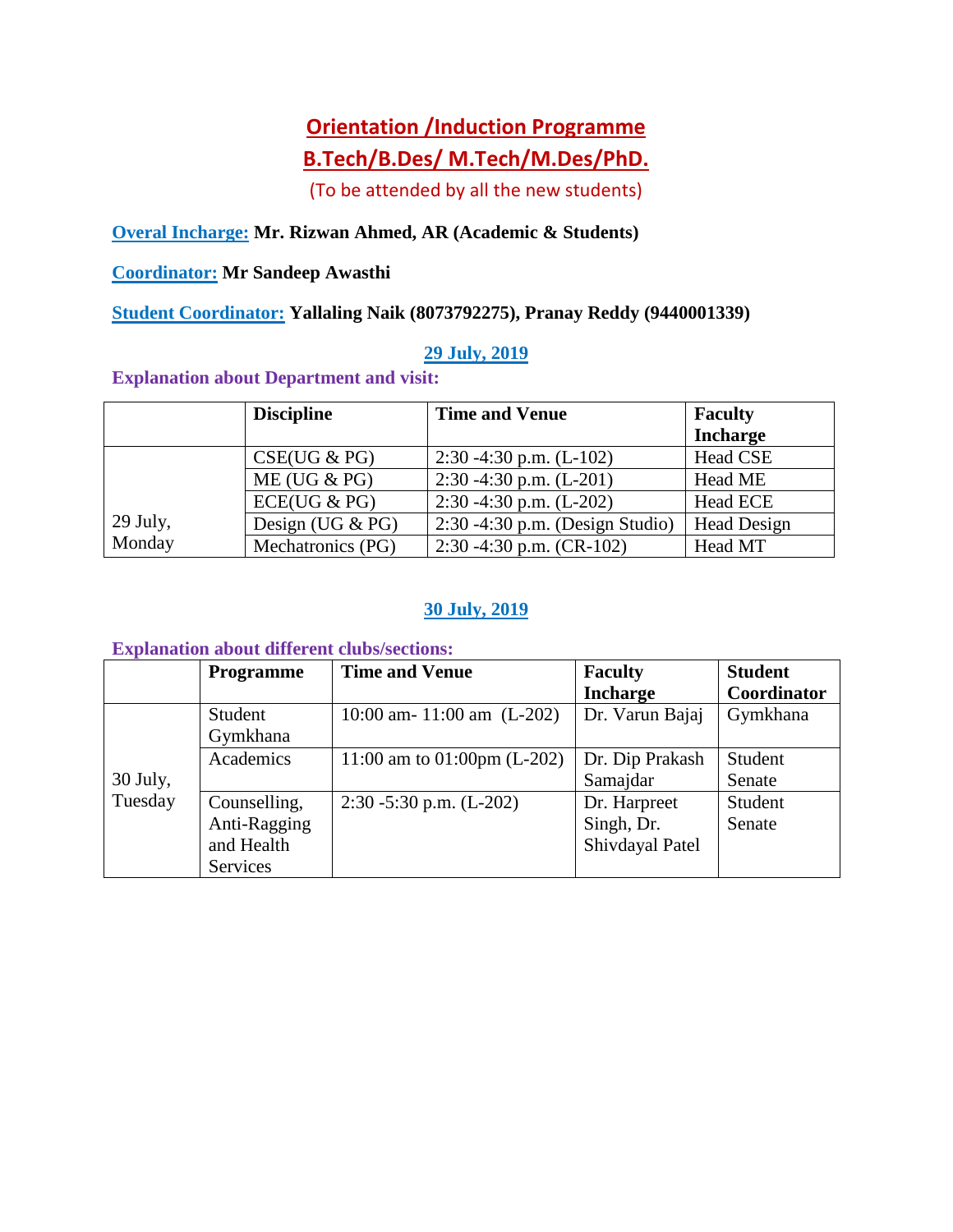## **Motivational Lectures by Experts and different activities:**

| <b>Date</b> | Programme                    | <b>Faculty Coordinator</b> | <b>Time and Venue</b>        |
|-------------|------------------------------|----------------------------|------------------------------|
| 31/7/2019   | Placement activity           | Ms. Tulika Ruth Nelson     | $6:00 - 8.00$ PM (L-202)     |
| 01/08/2019  | Proficiency Module           | Dr. Mamta Anand            | UG: $6:00 - 7.00$ PM (L-202) |
|             |                              |                            | PG: 7.00-8.00PM (L-102)      |
| 02/08/2019  | <b>Literacy Activity</b>     | Dr. Mamta Anand            | UG: $6:00 - 7.00$ PM (L-202) |
|             |                              |                            | PG: 7.00-8.00PM (L-102)      |
| 03/08/2019  | <b>Physical Activity:</b>    | Dr. Dip Prakash            | <b>Enclosed details</b>      |
|             | <b>Sports</b>                | Samajdar                   |                              |
| 04/08/2019  | <b>Physical Activity:</b>    | Dr. Dip Prakash            | <b>Enclosed</b> details      |
|             | <b>Sports</b>                | Samajdar                   |                              |
| 05/08/2019  | Lecture by Eminent<br>People | Head, ME                   | $6:00 - 8.00$ PM (L-202)     |
| 06/08/2019  | Lecture by Eminent           | Head, ECE                  | $6:00 - 8.00$ PM (L-202)     |
|             | People                       |                            |                              |
| 07/08/2019  | Lecture by Eminent           | Head, CSE                  | $6:00 - 8.00$ PM (L-202)     |
|             | People                       |                            |                              |
| 08/08/2019  | Lecture by Eminent           | Head, Design               | $6:00 - 8.00$ PM (L-202)     |
|             | People                       |                            |                              |
| 09/08/2019  | Lecture by Eminent           | Head, NS                   | $6:00 - 8.00$ PM (L-202)     |
|             | People                       |                            |                              |
| 10/08/2019  | <b>Physical Activity:</b>    | Dr. Dip Prakash            | <b>Enclosed details</b>      |
|             | <b>Sports</b>                | Samajdar                   |                              |
| 11/08/2019  | <b>Physical Activity:</b>    | Dr. Dip Prakash            | <b>Enclosed details</b>      |
|             | <b>Sports</b>                | Samajdar                   |                              |
| 12/08/2019  | <b>Creativity Activity</b>   | Dr. Shiv Dayal Patel       | <b>Enclosed details</b>      |
| 13/08/2019  | <b>Creativity Activity</b>   | Dr. Shiv Dayal Patel       | <b>Enclosed details</b>      |
| 14/08/2019  | <b>Cultural Activity</b>     | Dr. Harpreet Singh and     |                              |
|             |                              | Dr. Kusum Bharati          |                              |
| 15/08/219   | <b>Cultural Activity</b>     | Dr. Harpreet Singh and     | <b>Enclosed details</b>      |
|             |                              | Dr. Kusum Bharati          |                              |
| 16/08/2019  | <b>Cultural Activity</b>     | Dr. Harpreet Singh and     | <b>Enclosed details</b>      |
|             |                              | Dr. Kusum Bharati          |                              |
| 17/08/219   | <b>Physical Activity:</b>    | Dr. Dip Prakash            | <b>Enclosed details</b>      |
|             | <b>Sports</b>                | Samajdar                   |                              |
| 18/08/2019  | <b>Physical Activity:</b>    | Dr. Dip Prakash            | <b>Enclosed details</b>      |
|             | <b>Sports</b>                | Samajdar                   |                              |

(Time for activity to be decided by the concern faculty coordinator)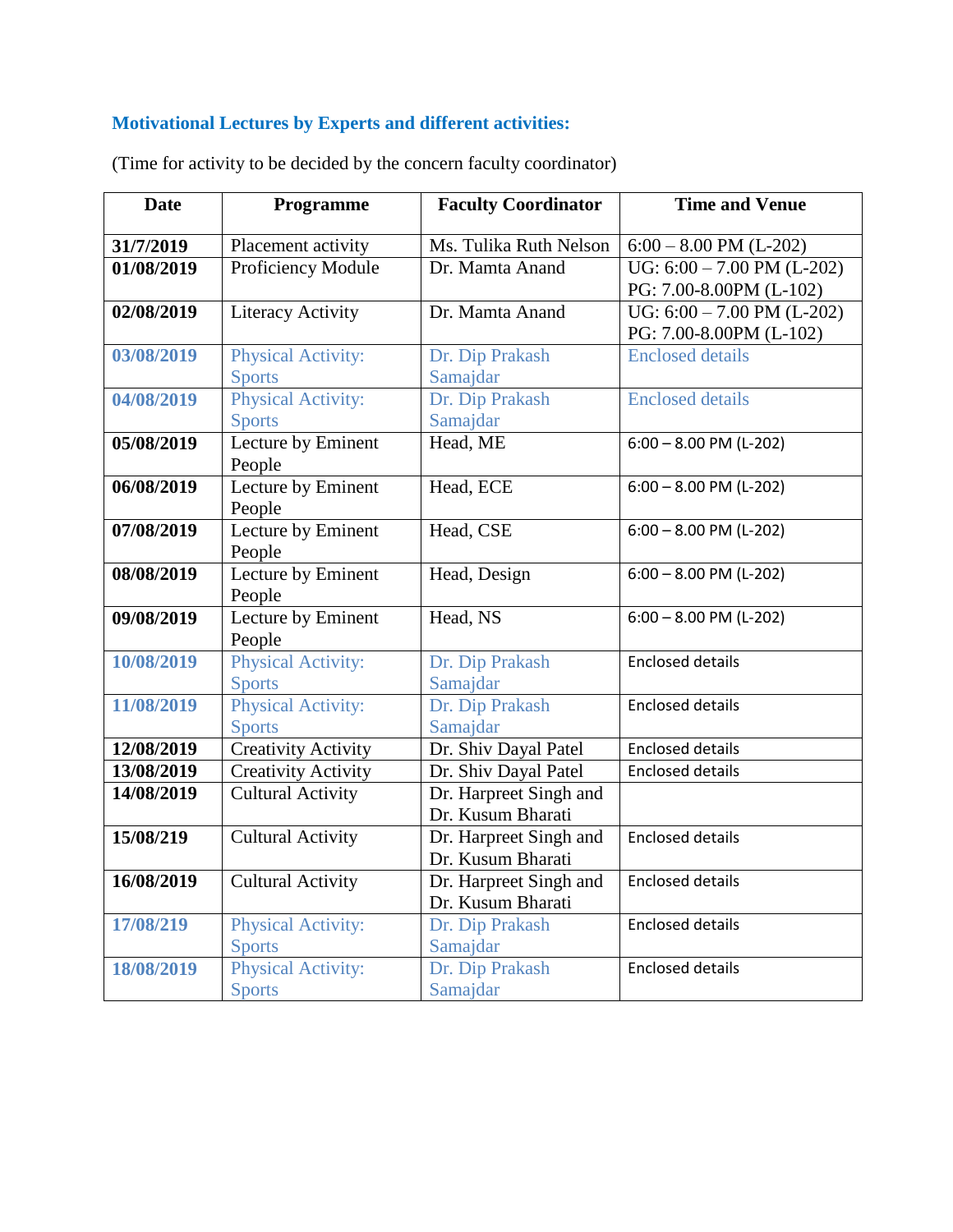# **Physical Activity Details for 1st Year Students**

## Faculty Coordinator: Dr. Dip Prakash Samajdar

| Date       | <b>Activities (Sports) to be Conducted</b>   |  |  |
|------------|----------------------------------------------|--|--|
| 03.08.2019 | Cricket, Basketball, Chess, TT and Athletics |  |  |
| 04.08.2019 | Football, Badminton, Carrom, Lawn Tennis,    |  |  |
|            | Volleyball                                   |  |  |
| 10.08.2019 | Cricket, Basketball, Chess, TT and Athletics |  |  |
| 11.08.2019 | Football, Badminton, Carrom, Lawn Tennis,    |  |  |
|            | Volleyball                                   |  |  |
| 17.08.2019 | Cricket, Basketball, Chess, TT and Athletics |  |  |
| 18.08.2019 | Football, Badminton, Carrom, Lawn Tennis,    |  |  |
|            | Volleyball                                   |  |  |

| <b>Dates</b>                             | <b>Students</b>                  | Room No.          | <b>Technical Events</b>                                       | <b>Total</b>                   |
|------------------------------------------|----------------------------------|-------------------|---------------------------------------------------------------|--------------------------------|
|                                          |                                  |                   |                                                               | <b>Time</b>                    |
| 12/08/2019<br>(Time: 6.00 PM to 8<br>PM) | Group-A<br>(150 Students)        | L103              | Racing club<br>1.<br>2.<br>CAD and 3D Printing Club<br>3.     | 30 Minutes<br>for each<br>club |
|                                          |                                  |                   | Programming and Webix<br>Club<br>Electronics Club<br>4.       |                                |
|                                          | <b>Group-B (150</b><br>Students) | Back of L-<br>103 | Robotics club<br>1.<br><b>Business and Management</b><br>2.   | 30 M                           |
|                                          |                                  |                   | club<br>Automotive & Fabrication<br>3.                        | 25 M                           |
|                                          |                                  |                   | Club<br>Aakrti- The Film Making &<br>4.                       | 25 M                           |
|                                          |                                  |                   | Photography Club<br>Astronomy & Physics<br>5.                 | 20 M                           |
|                                          |                                  |                   | Society Club                                                  | 20 M                           |
| 13/08/2019                               | <b>Group-B (150</b>              | Back of           | Racing club<br>1.                                             | 30 Minutes                     |
| (Time: 6.00PM to 8PM)                    | Students)                        | L <sub>103</sub>  | CAD and 3D Printing Club<br>2.<br>Programming and Webix<br>3. | for each<br>club               |
|                                          |                                  |                   | Club                                                          |                                |
|                                          |                                  |                   | <b>Electronics Club</b><br>4.                                 |                                |
|                                          | Group-A (150<br>Students)        | L103              | Robotics club<br>1.<br>2 <sub>1</sub><br><b>Business</b>      | 30 M                           |
|                                          |                                  |                   | and Management club<br>Automotive &<br>3.                     | 25 M                           |
|                                          |                                  |                   | <b>Fabrication Club</b><br>Aakrti-The Film Making<br>4.       | 25 M                           |
|                                          |                                  |                   | & Photography Club<br>Astronomy & Physics<br>5.               | 20 M                           |
|                                          |                                  |                   | Society Club                                                  | 20 M                           |